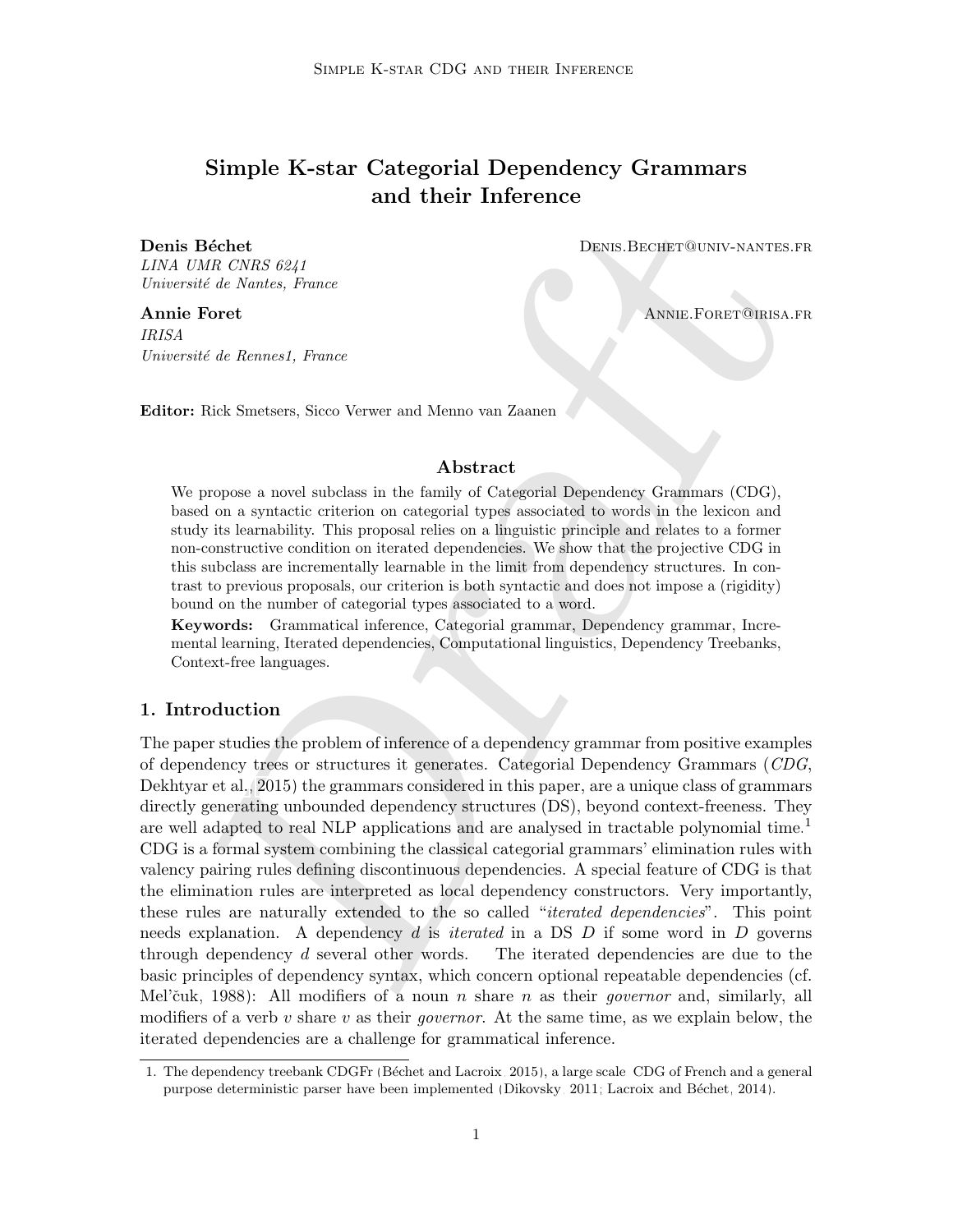#### BÉCHET FORET

twas also shown that the k-valued CDG<sup>2</sup> with iteration-free types are learned to CDC<sub>2</sub> and also from stringth. Anothering the function-argument strutter (1961) and also from strings. A constraint, called below  $K$ -star-In Béchet et al.  $(2004)$  it was shown that, in contrast with the classical categorial grammars, the *rigid* CDG<sup>[2](#page-1-0)</sup> are not learnable in the limit<sup>[3](#page-1-1)</sup>. This negative effect is due to the use of iterated dependency types which express iterated dependencies. On the other hand, it was also shown that the k-valued  $CDG<sup>4</sup>$  with iteration-free types are learnable from the so called "dependency nets" (an analogue of the function-argument structures adapted to  $CDG$ ) and also from strings. A constraint, called below  $K\text{-}star\text{-}revealing$  has been introduced in Béchet et al. (2010), enabling learnability. Intuitively, under this constraint, the iterated dependencies and the dependencies repeatable at least  $K$  times for some fixed K are indiscernible. However this constraint relies on non-constructive condition on iterated dependencies. In contrast, below, we introduce a new constructive syntactic criterion on types called simple K-star, enabling learnability. We also compare the two notions.

The paper is organized as follows. Section 2 contains all background notions and facts, in particular, those concerning Categorial Dependency Grammars and learnability from positive examples. Section 3 introduces the new notion of simple K-star grammars. Section 4 presents the learning algorithm. Section 5 recalls the notion of K-star-revealing CDG that are learnable with a given inference algorithm. Section 6 establishes new results on simple K-star grammars: Their learnability and their comparison with K-star-revealing CDG.

#### 2. Background

#### 2.1 Categorial Dependency Grammars

The lexicon of a *Categorial Dependency Grammar* may be seen as an assignment to words of first order dependency types of the form:  $t = [l_m \langle \dots \langle l_1 \rangle g / r_1 / \dots / r_n]^P$ . Intuitively,  $w \mapsto [\alpha \backslash d \backslash \beta]^P$  means that the word w has a left subordinate through dependency d (similar for the right part  $\left[\alpha/d/\beta\right]^P$ ). Similarly  $w \mapsto \left[\alpha \langle d^*\rangle \beta\right]^P$  means that w may have 0, 1 or several left subordinates through dependency d. The head type g in  $w \mapsto [\alpha \backslash g/\beta]^P$  means that  $w$  is governed through dependency  $g$ . The  $P$  exponent, called *potential*, is used for non-projective dependencies (beyond context-free) and will remain empty in this article.

**Example 1** The assignment on the left yields the structure on the right:

| $\imath$  | $[ccopul/prepos-l]$                                    |                                              |
|-----------|--------------------------------------------------------|----------------------------------------------|
| the       | [det]                                                  | @fs<br>c copul                               |
| beginning | $\left[det\right\rangle$ det $\left\langle$ prepos - l | pred<br>orepos-<br>det<br>det "              |
| was       | $[c_{\text{1}}\&S/\&fs/pred]$                          | beginning<br>the<br>the<br>Word<br>was<br>In |
| word      | $[det\$ [pred]                                         |                                              |
|           | [@fs]                                                  | Projective dependency structure.             |

**Definition 1 (CDG dependency structures)** Let  $W = a_1 \ldots a_n$  be a list of words and  ${d_1, \ldots, d_m}$  be a set of dependency names. A directed graph  $D = (W, E)$  whose nodes are the words of W and whose arcs  $(a, d, a')$  are labeled by a dependency name in  $\{d_1, \ldots, d_m\}$ is a dependency structure (DS) of W if it has a root, i.e. a node  $a_i \in W$  such that (i) for any node  $a \in W$ ,  $a \neq a_i$ , there is a path from  $a_i$  to a and (ii) there is no arc  $(a', d, a_i)$ .<sup>[5](#page-1-3)</sup> An

<span id="page-1-0"></span><sup>2.</sup> A rigid grammar associates at most one type to each word.

<span id="page-1-1"></span><sup>3.</sup> Here, the learning mechanism means Gold style identification in the limit from positive examples

<span id="page-1-2"></span><sup>4.</sup> A k-valued grammar associates at most k types to each word.

<span id="page-1-3"></span><sup>5.</sup> Evidently, every DS is connected and has a unique root.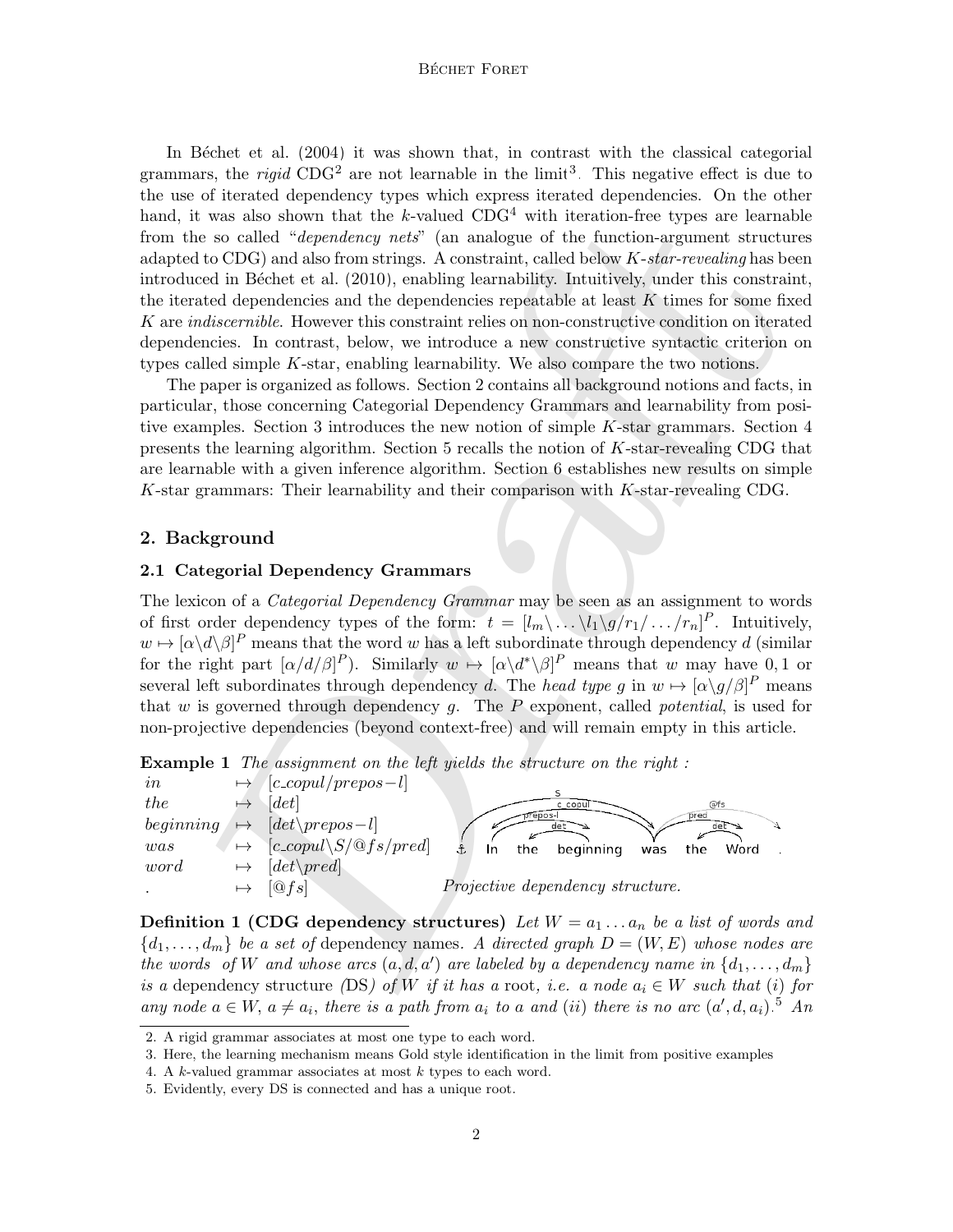$arc (a, d, a') \in E$  is called dependency d from a to a'. a is called a governor of a' and a' is called a subordinate of a through d. The precedence order on  $D$  is the linear order on  $W$ .

#### **Definition 2 (CDG types)** Let  $C$  be a set of dependency names.

An expression of the form  $d^*$  where  $d \in \mathbb{C}$ , is called iterated dependency type. Dependency names and iterated dependency types are primitive types.

An expression of the form  $t = [l_m \backslash ... \backslash l_1 \backslash H/r_1 ... /r_n]$  in which  $m, n \geq 0, l_1, ..., l_m$ ,  $r_1, \ldots, r_n$  are primitive types and H is a dependency name is called a basic dependency type.  $l_m, \ldots, l_1$  and  $r_1, \ldots, r_n$  are respectively successive left and successive right argument types of t. H is called the head type of t.

In this paper we consider only *basic dependency type* (i.e. with an empty potential)<sup>[6](#page-2-0)</sup>. In this context, DS are projective trees. CDG are defined using the following calculus of dependency types.<sup>7</sup> In these rules, types must be adjacent.

# Definition 3 (Relativized calculus of dependency types)

 $\mathbf{L}^1$ .  $(C, i_1)([C \setminus \beta], i_2) \vdash ([\beta], i_2)$  (classical elimination rule)  $\mathbf{I}^{\mathbf{l}}.$   $(C, i_1)([C^*\setminus\beta], i_2) \vdash ([C^*\setminus\beta], i_2)$  $\Omega^1$ .  $([C^*\backslash \beta], i) \vdash ([\beta], i)$ 

These rules are relativized with respect to the word positions in the sentence, using state  $(B, i)$  for a type B assigned to word at position i, which allows to interpret them as rules of construction of DS. We may suppress word positions, when the context is clear.

ion 2 (CDG types) Let C be a set of dependency rames.<br>
in  $\alpha$  conterpant of the form of where  $d \in \mathbf{C}$ , is called iterated dependency type. Dependency to gradient<br>
expression of the form of where  $d \in \mathbf{C}$ , is calle **DS.** Eliminating the argument type C in  $\mathbf{L}^{\mathbf{I}}$  constructs a (*projective*) dependency C. For every proof  $\rho$  in this calculus, represented as a sequence of rule applications, we may define the DS  $DS_x(\rho)$  constructed in this proof. Namely, let us consider the calculus relativized with respect to a sentence x with the set of word occurrences W. Then  $DS_x(\varepsilon) = (W, \emptyset)$  is the DS constructed in the empty proof  $\rho = \varepsilon$ . Now, let  $(\rho, R)$  be a nonempty proof with respect to x and  $(W, E) = DS_x(\rho)$ . Then  $DS_x((\rho, R))$  is defined as follows:

If  $R = L^1$  or  $R = I^1$ , then  $DS_x((\rho, R)) = (W, E \cup \{(a_{i_2}, C, a_{i_1})\}).$ 

If  $R = \mathbf{\Omega}^{\mathbf{l}},$  then  $DS_x((\rho, R)) = DS_x(\rho).$ 

**Definition 4 (CDG)** A (projective) categorial dependency grammar (CDG) is a system  $G = (W, \mathbf{C}, S, \lambda)$ , where W is a finite set of words, **C** is a finite set of dependency names containing the selected name S (an axiom), and  $\lambda$ , called lexicon, is a finite substitution on W such that  $\lambda(a)$  is a subset of dependency types over C for each word  $a \in W$ .  $\lambda$  is extended on sequences of words  $W^*$  in the usual way.<sup>8</sup>

For  $G = (W, \mathbf{C}, S, \lambda)$ , a  $\overline{DS} \ D$  and a sentence x, let  $G[D, x]$  denote the relation:

 $D = DS_x(\rho)$  where  $\rho$  is a proof of  $(t_1, 1) \cdots (t_n, n) \vdash (S, j)$ 

for some  $n, j, 0 < j \leq n$  and  $t_1 \cdots t_n \in \lambda(x)$ .

Then the language generated by G is the set  $L(G) =_{df} \{w \mid \exists D \ G[D, w]\}$  and the DSlanguage generated by G is the set  $\Delta(G) =_{df} \{D \mid \exists w \ G[D, w]\}.$   $\mathcal{D}(CDG)$  and  $\mathcal{L}(CDG)$ will denote the families of DS-languages and languages generated by these grammars.

<span id="page-2-0"></span><sup>6.</sup> The full calculus is presented in [Dekhtyar et al.](#page-11-0) [\(2015\)](#page-11-0).

<span id="page-2-1"></span><sup>7.</sup> We show left-oriented rules. The right-oriented rules are symmetrical.

<span id="page-2-2"></span><sup>8.</sup>  $\lambda(a_1 \cdots a_n) = \{t_1 \cdots t_n \mid t_1 \in \lambda(a_1), \ldots, t_n \in \lambda(a_n)\}.$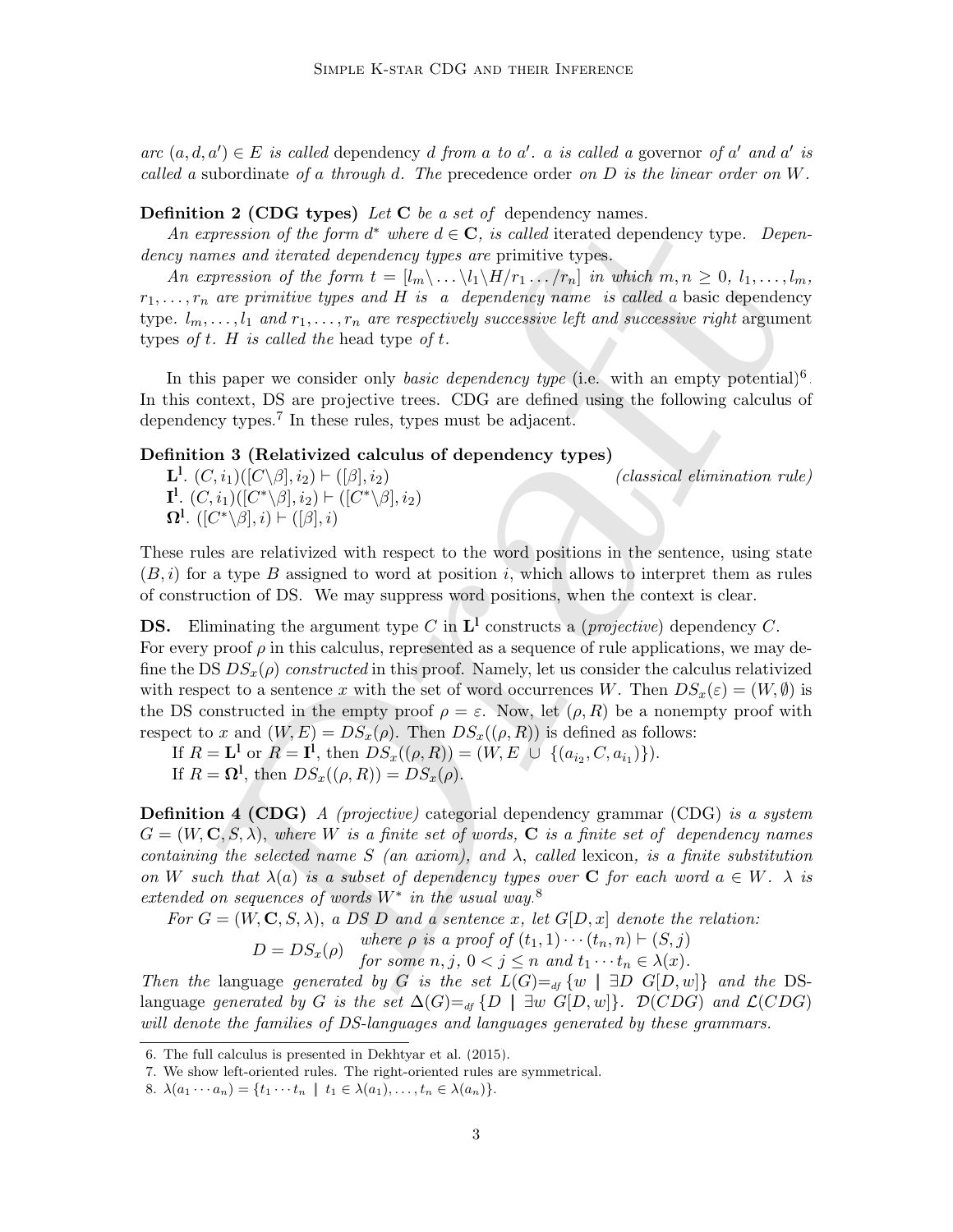CDG are very expressive. Projective CDG generate all CF-languages. CDG with potentials [\(Dekhtyar et al., 2015\)](#page-11-0) can also generate non-CF languages.

## 2.2 Learnability and Limit Points

Let C be a class of grammars. An *observation set*  $\Phi(G)$  is related with every  $G \in \mathcal{C}$ ; this may be  $L(G)$  or an image of the constituent or dependency structures generated by G.

**arnabili[t](#page-3-0)y and Limit Foints**<br>
arnability and Limit Foints<br>
are also of grammans. An observation set  $\Phi(G)$  is related with every  $G \in \mathcal{C}$ ; the<br>  $L(G)$  or an image of the constituent or dependency structures generated b **Definition 5 (Inference algorithm)** Below we call an enumeration of  $\Phi(G)$  a training sequence for G. An algorithm A is an inference algorithm for C if, for every  $G \in \mathcal{C}$ , A applies to any training sequence  $\sigma$  for G and, for every initial subsequence  $\sigma[i] = \{s_1, \ldots, s_i\}$ of  $\sigma$ , it returns a hypothesized grammar  $A(\sigma[i]) \in \mathcal{C}$ . A learns a target grammar  $G \in \mathcal{C}$  if on any training sequence  $\sigma$  for G A stabilizes on a grammar  $\mathcal{A}(\sigma[T]) \equiv G$ . The grammar  $\lim_{\delta \to 0} A(\sigma[i]) = A(\sigma[T])$  returned at the stabilization step is the limit grammar. A learns C  $i\rightarrow\infty$  is the interest of the is an inference algorithm learning C.<br>if it learns every  $G \in \mathcal{C}$ . C is learnable if there is an inference algorithm learning C.

Learnability and unlearnability properties have been widely studied from a theoretical point of view. In particular, in Wright (1989); Motoki et al. (1991) finite elasticity, implying learnability, was introduced. We use here the related concept of limit points.

**Definition 6 (Limit points)** A class  $\mathcal L$  of languages has a limit point iff there exists an infinite sequence  $(L_n)_{n\in\mathbb{N}}$  of languages in  $\mathcal L$  and a language  $L\in\mathcal L$  such that:  $L_0\subsetneq L_1\ldots\subsetneq L_n$  $\ldots \subsetneq L_n \subsetneq \ldots$  and  $L = \bigcup_{n \in N} L_n$  (L is a limit point of  $\mathcal{L}$ ).

Limit Points Imply non-effective Unlearnability. If the languages of the grammars in a class  $\mathcal C$  have a limit point then the class  $\mathcal C$  is unlearnable.

# 2.3 Limit Points Construction for CDG with Iterated Types

<span id="page-3-2"></span>In Béchet et al. (2004) it is shown that, in contrast with the classical categorial grammars, the rigid (i.e. 1-valued) CDG are not learnable. This negative result is due to the use of iterated types. We recall the limit point construction of Béchet et al. (2004).

**Theorem 1** Let S, A, B be dependency names. Grammars  $G_n, G_\infty$  are defined as follows:  $t_0 = S$   $\lambda_n = \{a \mapsto [A], b \mapsto [B], c \mapsto [t_n]\}$   $G_n = (\{a, b, c\}, \{A, B, S\}, S, \lambda_n)$  $t_{n+1} = t_n / A^* / B^*$   $\lambda_{\infty} = \{a, b \mapsto [A], c \mapsto [S/A^*] \}$   $G_{\infty} = (\{a, b, c\}, \{A, S\}, S, \lambda_{\infty})$ 

The type assigned to c by  $G_n$  is  $[S/A^*/B^*/\cdots/A^*/B^*]$  where the pattern  $/A^*/B^*$  appears n times. These constructions yield a limit point  $\bigcup_{k\leq n}c(b^*a^*)^k\subseteq c\{b,a\}^*$  and show the nonlearnability from strings for the classes of (rigid) grammars allowing iterative types  $(X^*)$ .

We observe that in these constructions, the number of iterative types  $(X^*)$  is unbounded.

#### 3. Simple K-star Grammars

We introduce a new syntactic criterion on categorial grammar types, leading to the definition of simple K-star grammars.[10](#page-3-1)

<span id="page-3-0"></span><sup>9.</sup> A stabilizes on  $\sigma$  on step T means that T is the minimal number t for which there is no  $t_1 > t$  such that  $\mathcal{A}(\sigma[t_1]) \neq \mathcal{A}(\sigma[t]).$ 

<span id="page-3-1"></span><sup>10.</sup> By "simple" we mean here "un-nested"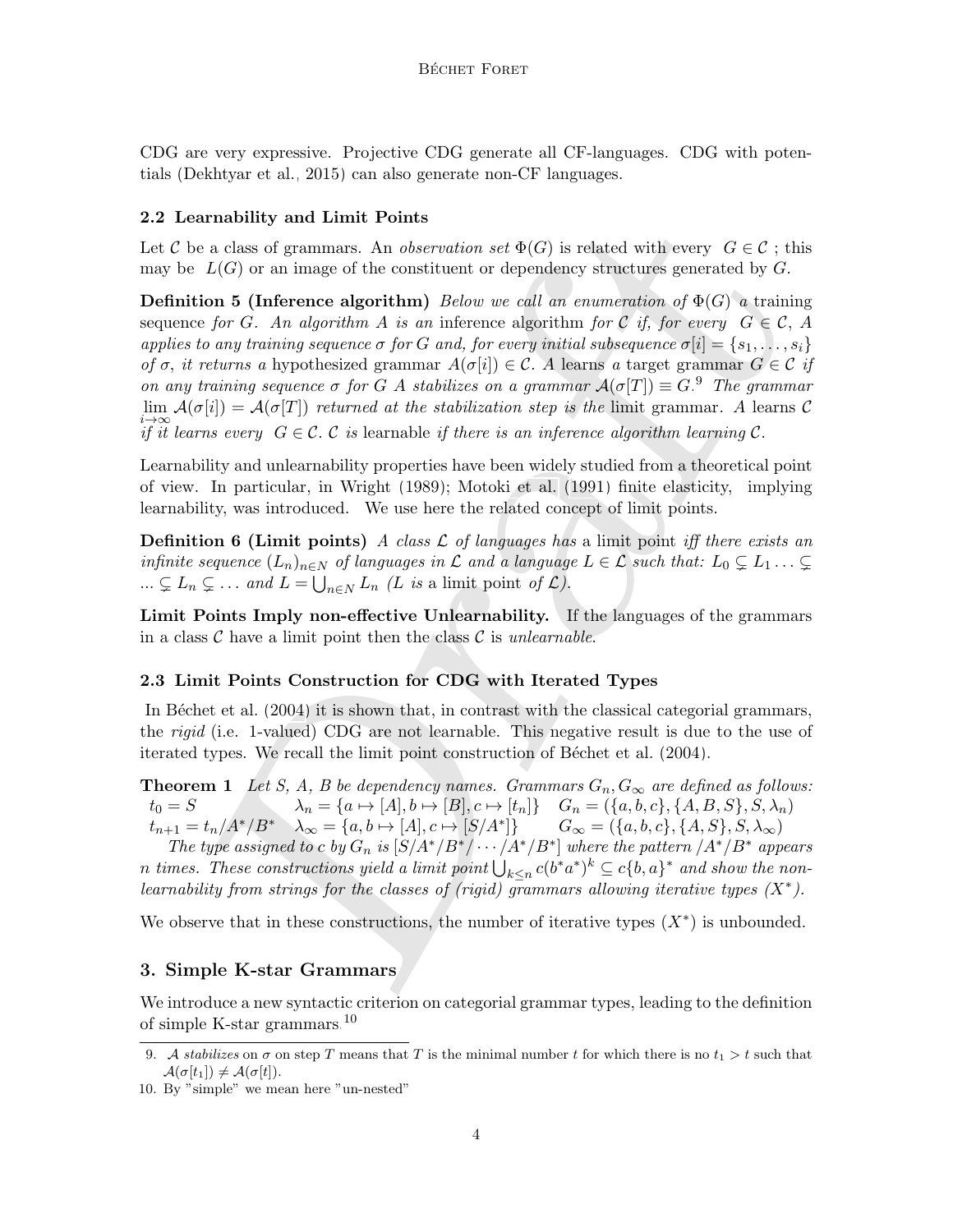**Definition 7 (Simple K-star)** Let  $K > 1$  be an integer. Let t denote a categorial type and d denote a dependency name.  $t$  is said simple left  $K$ -star on  $d$  if for any successive occurrences  $l_1 \setminus l_2 \setminus ... l_p \setminus n$  the left where each  $l_i$  is either d or some  $x^*$ , there are: (2.1) at most  $K-1$  occurrences of d and  $(2.2)$  no occurrence of d if there exists at least one occurrence of  $d^*$ . t is said simple left K-star if it is simple left K-star on d, for all d. These two notions are defined similarly on the right.

A type t is said simple K-star if it is simple left K-star and simple right K-star. A CDG G is said simple K-star whenever all types in its lexicon are simple K-star. The class of CDG that are simple K-star is noted  $\mathcal{CDG}^{K \sim *}$ .

<span id="page-4-0"></span>**Example 2** For a type t, we define the grammar  $G(t)$  by the lexicon  $\{a \mapsto [A], b \mapsto [B], c \mapsto [B], c \mapsto [C]$ t}. Then for  $t_1 = [A^*\setminus S/A^*], t_2 = [A^*\setminus B^*\setminus A^*\setminus S], t_3 = [A^*\setminus B\setminus A^*\setminus S]: G(t_1), G(t_2), G(t_3)$  are simple 2-star and for  $t_4=[A^*\A\S], t_5=[A^*\B^*\A\S], t_6=[A\B^*\A\S]: G(t_4), G(t_5), G(t_6)$ are not simple 2-star. In fact, for  $G(t_4)$ , the type assigned to c contains  $A^*$  and A in  $A^*\lambda$ on the left, for  $G(t_5)$ ,  $A^*$  and  $A$  are separated by  $B^*$  and for  $G(t_6)$ , there are 2 occurrences of  $A$  (separated by  $B^*$ ).

**Limit point.** The grammars in Theorem 1 are simple K-star  $(\forall K>1)$ . The class of rigid simple 2-star CDG is thus unlearnable from strings (also for any  $K>1$  or non rigid class).

#### 4. Inference Algorithm

We show an algorithm *strongly* learning CDG from DS. This means that  $\Delta(G)$  serves as the observation set  $\Phi(G)$  and the limit grammar is *strongly* equivalent to the target grammar.

Definition 8 (Strong equivalence) Let  $G_1$ ,  $G_2$  be CDG,  $G_1 \equiv_s G_2$  iff  $\Delta(G_1) = \Delta(G_2)$ .  $G_1, G_2$  are then said strongly equivalent.

K – 1 occurrences of d and (2.2) no occurrence of d if there exists at least of<br>noise are of d". it is said simple left K-star if it is simple left K-star on d, for all d. The<br>noise are defined similarly on the right.<br>It Note that in contrast with the constituent structure grammars and also with classical categorial grammars, the existence of such learning algorithm is not guaranteed because, due to the iterated types, the straightforward arguments of subformulas' set cardinality do not work. On the other hand, the learning algorithm  $A$  below is *incremental* in the sense that every next hypothetical CDG  $\mathcal{A}(\sigma[i+1])$  "extends" the preceding grammar  $\mathcal{A}(\sigma[i])$ and it is so without any rigidity constraint. Another advantage of this algorithm is that it can be applied on many linguistic treebanks as those in the CoNLL format<sup>11</sup>, possibly with universal dependencies<sup>12</sup> developped cross-linguistically.

**Definition 9 (Vicinity)** Let  $D$  be a  $DS$  in which an occurrence of a word w has the incoming dependency h (or the axiom S), the left dependencies  $l_k, \ldots, l_1$  (in this order), the right dependencies  $r_1, \ldots, r_m$  (in this order). Then the vicinity of w in D is the type  $V(w, D) = [l_1 \backslash ... \backslash l_k \backslash h/r_m / ... /r_1]$ 

**Definition 10 (Algorithm)** We present an inference algorithm  $TGE^{(K)}$  (see Figure [1\)](#page-5-2) which, for every next DS in a training sequence, transforms the observed dependencies of every word into a type with repeated dependencies by introducing iteration for each group of at least K consecutive dependencies with the same name.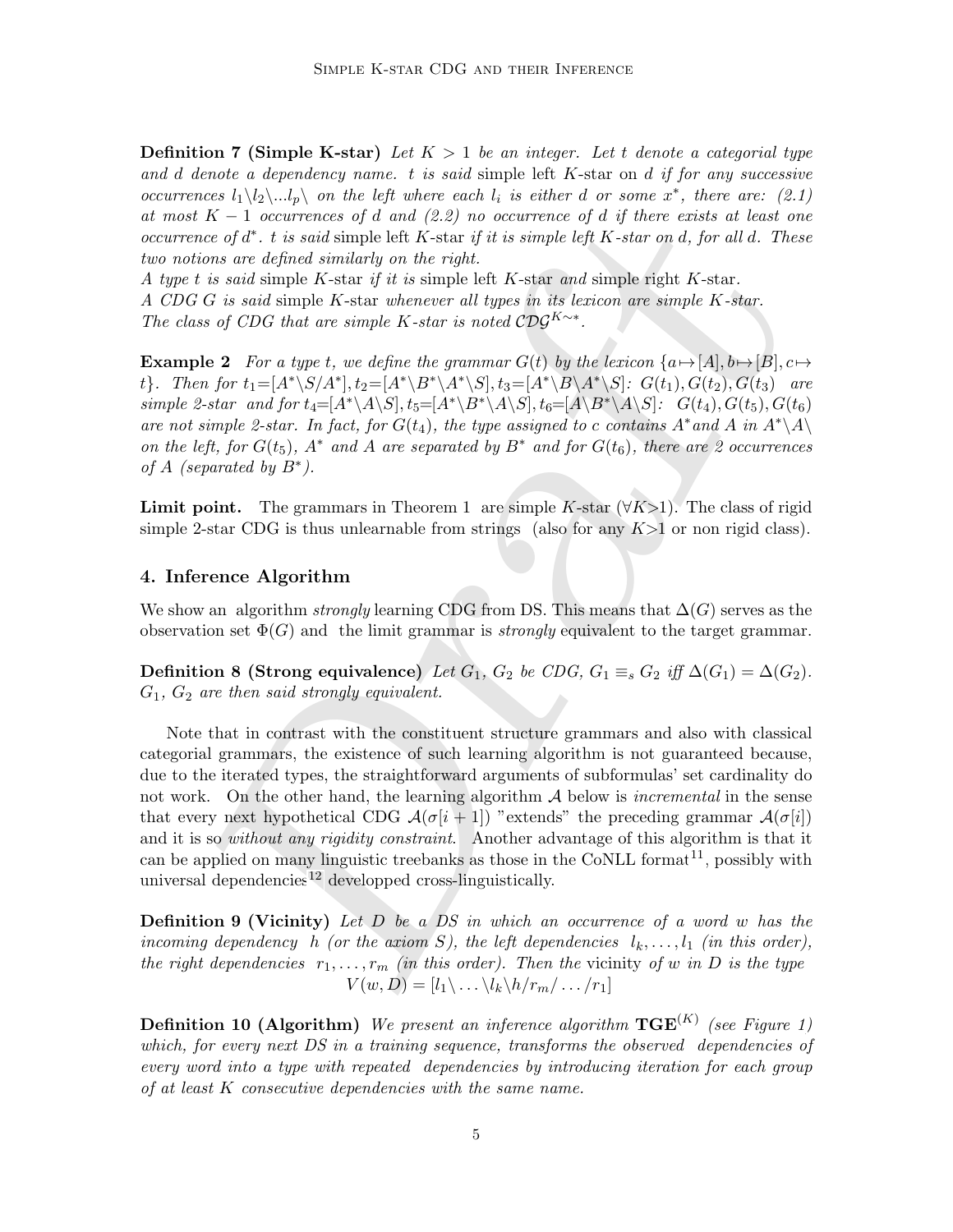Draft  $\mathbf{Algorithm~TGE}^{(K)}$  (type-generalize-expand): Input:  $\sigma$ , a training sequence of length N. **Output:** CDG  $\text{TGE}^{(K)}(\sigma)$ . let  $G_H = (W_H, \mathbf{C}_H, S, \lambda_H)$  where  $W_H := \emptyset$ ;  $\mathbf{C}_H := \{S\}$ ;  $\lambda_H := \emptyset$ ;<br>(loop) for  $i = 1$  to  $N$  // loop on  $\sigma$ (loop) for  $i = 1$  to  $N$ let D such that  $\sigma[i] = \sigma[i-1] \cdot D;$  // the i-th DS of  $\sigma$ let  $(X, E) = D$ ; (loop) for every  $w \in X$  // the order of the loop is not important  $W_H := W_H \cup \{w\};$ let  $t_w = V(w, D)$  // the vicinity of w in D (loop) while  $t_w = [\alpha \setminus l \setminus d \setminus \cdots \setminus d \setminus r \setminus \beta]$ with at least K consecutive occurrences of d,  $l \neq d$  (or not present) and  $r \neq d$  (or not present)  $t_w := [\alpha \backslash l \backslash d^* \backslash r \backslash \beta]$ (loop) while  $t_w = [\alpha/l/d/\cdots/d/r/\beta]$ with at least K consecutive occurrences of d,  $l \neq d$  (or not present) and  $r \neq d$  (or not present)  $t_w := [\alpha/l/d^*/r/\beta]$  $\lambda_H(w) := \lambda_H(w) \cup \{t_w\};$  // lexicon expansion end end return  $G_H$ 

<span id="page-5-2"></span>Figure 1: Inference algorithm  $\mathbf{TGE}^{(K)}$ .

**Example 3** We illustrate  $TGE^{(2)}$  with the following CDG  $G_{target}$  as target grammar:

 $John \mapsto [N]$  to the station  $\mapsto [L]$  $ran \mapsto [N\backslash A^*\backslash S/A^*/L/A^*], [N\backslash A^*\backslash S/A^*]$ seemingly, slowly, alone, during half  $_{an\_hour}$ , every morning  $\mapsto$  [A]

Algorithm  $TGE^{(2)}$  on  $(\sigma[i])$  will add for ran:



 $John \mapsto [N]$  to\_the\_station  $\mapsto [L]$ seemingly, slowly, alone, during half an hour, every morning  $\mapsto$  [A]

<span id="page-5-0"></span><sup>11.</sup> <http://ilk.uvt.nl/conll/#dataformat>

<span id="page-5-1"></span><sup>12.</sup> <http://universaldependencies.org/introduction.html>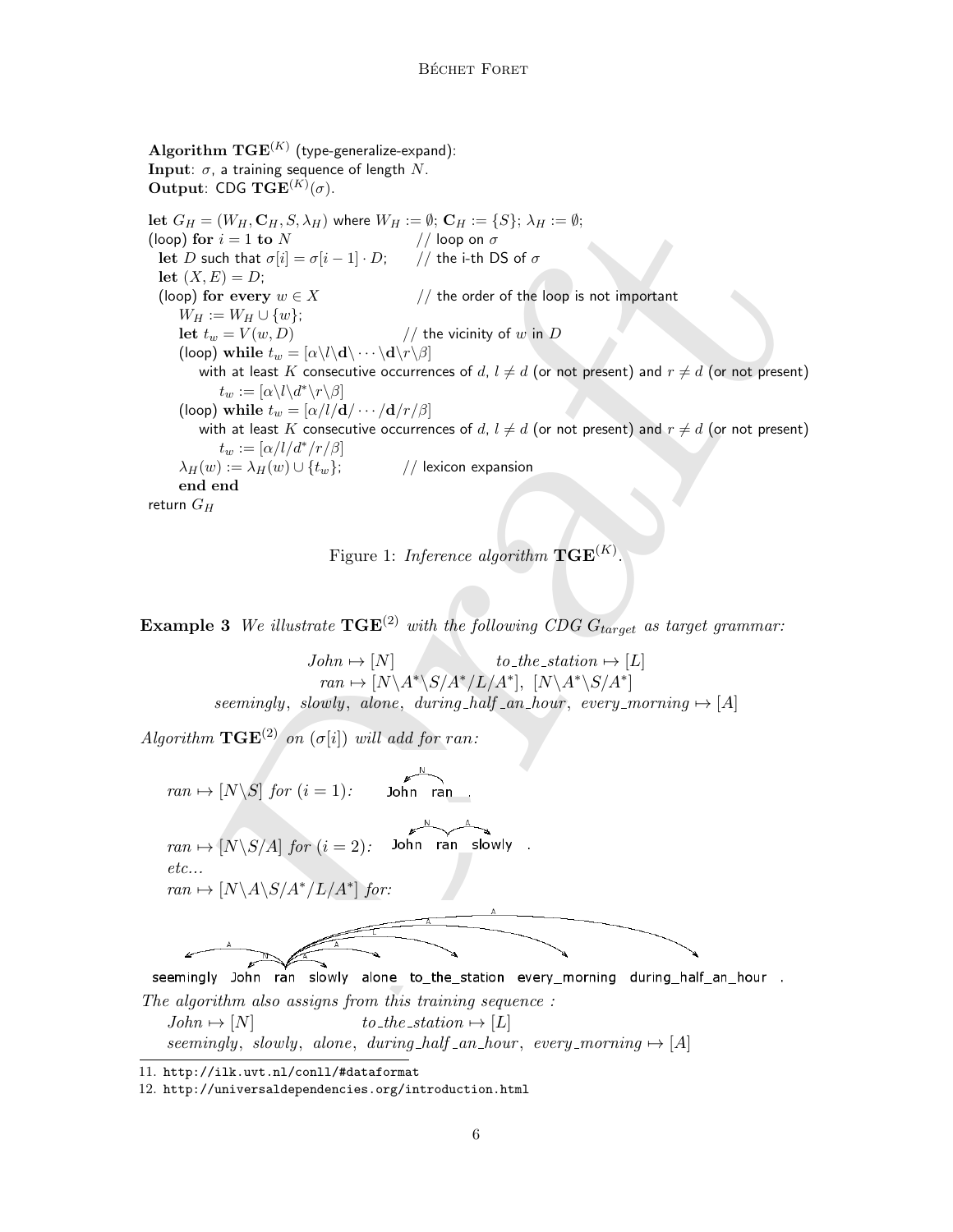#### 5. Learning K-star Revealing Grammars

As we explain in Section 3, the unlearnability of rigid CDG is due to the use of iterated types. In natural languages, the optional dependencies that are repeated successively several times are exactly the iterated dependencies. We use and formalize these properties to resolve the learnability problem ; a main definition concerns a restriction on the class of grammars that is learned, where an argument that is used at least  $K$  times in a DS must be an iterated argument. Such grammars are called  $K\text{-}star\;\text{revealing}\; \text{grammars}$  Béchet et al. (2010).

**Definition 11** (K-star generalization) Let  $K > 1$  be an integer and G be a CDG. For a word w having a type assignment  $w \mapsto t$  in G and for a dependency name d, we suppose that t can be written as  $[l_1\backslash \cdots \backslash l_a\backslash t_1\backslash \cdots \backslash t_p\backslash m_1\backslash \cdots \backslash m_b\backslash h/r_1/\cdots/r_c]$  where every  $t_1,\ldots,t_p$  is either d or some iterated dependency type  $x^*$  and among  $t_1, \ldots, t_p$  there are at least K occurrences of  $d$  or at least one occurrence of  $d^*$ .

 $\mathcal{C}^K(G)$ , the K-star-generalization CDG of G, is defined by recursively adding, for every assignment  $w \mapsto t$  of G and every dependency name d as above, the types

 $[l_1\backslash \cdots \backslash l_a\backslash d^*\backslash m_1\backslash \cdots \backslash m_b\backslash h/r_1/\cdots/r_c]$  and  $[l_1\backslash \cdots \backslash l_a\backslash m_1\backslash \cdots \backslash m_b\backslash h/r_1/\cdots/r_c]$ Symmetrically, corresponding types are added if  $t_1, \ldots, t_p$  appear in the right part of t.

**Example 4** For instance, with  $K = 2$ , for the type  $[a\backslash b^*\backslash a\backslash S/a^*]$ , it adds  $[a\backslash a\backslash S/a^*]$  and  $[a\backslash b^*\backslash a\backslash S]$  but also  $[a^*\backslash S/a^*]$  and  $[S/a^*]$ . Recursively, it also adds  $[a\backslash a\backslash S]$ ,  $[a^*\backslash S]$  and  $[S]$ . The size of  $\mathcal{C}^K(G)$  can be exponential with respect to the size of G.

**Definition 12 (K-star revealing)** Let  $K > 1$  be an integer. A CDG G is K-star reveal- $\Gamma$  ing if  $\mathcal{C}^K(G) \equiv_s G$ . The class of CDG that are K-star revealing is noted  $\mathcal{CDG}^{K \rightarrow *}.$ 

**Example 5** The grammars  $G(t)$  of Example 2 are 2-star revealing for  $t \in \{t_1, t_2, t_3\}$  but not 2-star revealing for  $t \in \{t_4, t_5, t_6\}$ 

<span id="page-6-0"></span>**Theorem 13** The class  $CDG^{K\to*}$  of K-star revealing CDG is learned from DS by the inference algorithm  $\text{TGE}^{(K)}$  (see Figure 1 and Appendix A).

Theorem 13 results from Lemma 20 and Lemma 21 and further definitions. See Appendix A.

#### 6. Simple K-star Grammars and K-star Revealing Grammars

a magnaposis a[r](#page-5-2)e optional whom that the representation of the strength of the figure of the formation of the magnament in a paint definition concerns a restriction on the class of grammars into the strength of the figure A K-star revealing grammar G is a CDG such that  $\mathcal{C}^K(G) \equiv_s G$ . This definition is not constructive because one must prove that two grammars generate the same set of dependency structures. For instance, the following CDG  $G_1$  corresponds to the string language  $xa^* \colon x \mapsto [S/A^*]$ ;  $a \mapsto [A]$ . The K-star generalisation of this grammar  $\mathcal{C}^K(G_1)$  is:  $x \mapsto [S/A^*], [S]$ ;  $a \mapsto [A]$ .  $G_1$  and  $\mathcal{C}^K(G_1)$  are equivalent because a dependency structure of  $G_1$  can be obtained from a dependency structure of  $\mathcal{C}^K(G_1)$  by replacing the type [S] assigned to x by  $[S/A^*]$ . For complex grammars the problem is more difficult and may be even not decidable for the full class of CDG (CDG with potential).

Conversely, the notion of being a simple  $K$ -star grammar can be easily checked: each type in the lexicon must be checked independently to the other types. Thus it is simpler to use the class of simple  $K$ -star grammars rather than the class of  $K$ -star revealing grammars.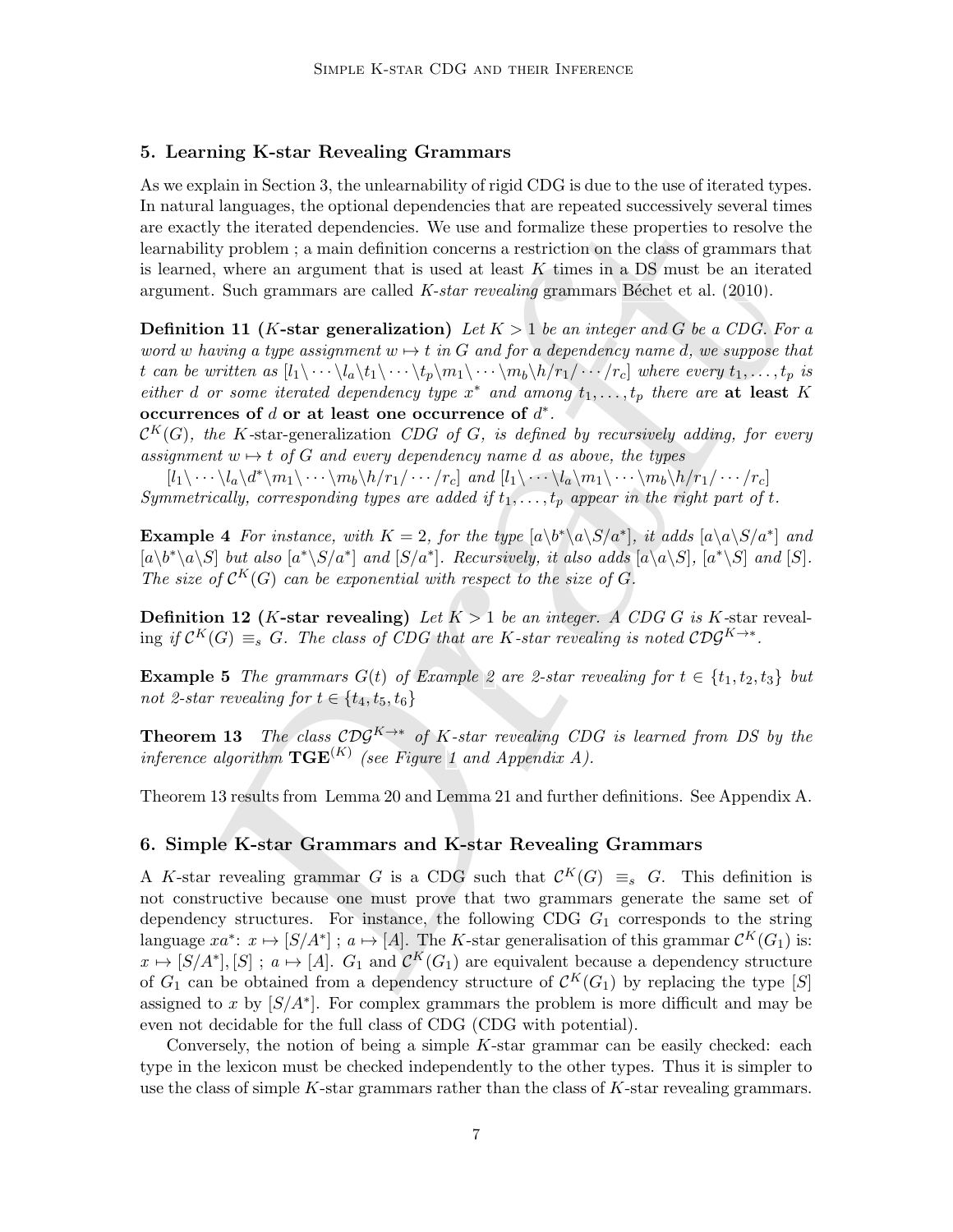**Theorem 14** A simple  $K$ -star grammar is a  $K$ -star revealing grammar.

**Proof** Let G be a simple K-star grammar. We have to prove that  $\mathcal{C}^K(G) \equiv_s G$  or equivalently that  $\Delta(\mathcal{C}^K(G)) = \Delta(G)$ . Because  $\mathcal{C}^K(G)$  has the same lexicon as G except that some types are added to some words,  $\Delta(G) \subseteq \Delta(\mathcal{C}^K(G))$ . For the reverse inclusion, we have to look at the types that are added to the lexicon of G in the K-star generalization  $\mathcal{C}^K(G)$ . Potentially, for a word  $w$  and a dependency name  $d$ , they are:

 $[l_1\backslash \cdots \backslash l_a\backslash d^*\backslash m_1\backslash \cdots \backslash m_b\backslash h/r_1/\cdots/r_c]$  and  $[l_1\backslash \cdots \backslash l_a\backslash m_1\backslash \cdots \backslash m_b\backslash h/r_1/\cdots/r_c]$ when w has an assignment  $w \mapsto t$  where  $t = [l_1\backslash \cdots \backslash l_a\backslash t_1\backslash \cdots \backslash t_p\backslash m_1\backslash \cdots \backslash m_b\backslash h/r_1 / \cdots/r_c],$ every  $t_1, \ldots, t_p$  is either d or some iterated dependency type  $x^*$  and among  $t_1, \ldots, t_p$  there are at least K occurrences of d or at least one occurrence of  $d^*$  (and symmetrically).

Because G is a simple K-star grammar, the p successive occurrences  $t_1, \ldots, t_p$  of t contain at most  $K-1$  occurrences of d and contain no occurrence of d or no occurrence of  $d^*$ . It means that  $t_1, \ldots, t_p$  contain at least one occurrence of  $d^*$  and no occurrence of d: Each  $t_i$  is an iterated dependency type  $x^*$  and from them at least one is  $d^*$ . As a consequence, a vicinity of a DS that matches one of the added types also matches  $t$  and the DS is also generated by G. G and the grammar obtained by adding the two types are equivalent.

at  $AC^{\infty}(G) = \Delta(G)$ . Decause  $C^{\infty}(G)$  has the same lection as G except that some  $\alpha$  decay that is the position of the  $K$ -star generation of  $G$  in the K-star generation of  $G$  in the K-star generation of  $G$  in the K-Moreover, the grammar with the two new types is also a simple  $K$ -star grammar. The new types verify the condition of the types of a simple K-star grammar. Let  $t_1' \setminus \cdots \setminus t_q'$ be q successive occurrences on the left of one of the new types. If the added  $d^*$  type or  $l_a$  and  $m_1$  aren't in  $t'_1 \backslash \cdots \backslash t'_q$ , the q occurrences verify the condition for simple K-star grammars. Otherwise, the condition on  $t$  for simple  $K$ -star grammars holds for a segment of successive occurrences where  $t_1\backslash \cdots \backslash t_p$  is inserted in  $t'_1\rangle \cdots \backslash t'_q$  or replaces  $d^*$  in  $t'_1\rangle \cdots \backslash t'_q$ . As a consequence,  $t'_1 \backslash \cdots \backslash t'_q$  must also verify the condition for simple K-star grammars. Thus, the added types don't change the DS-language and define a simple  $K$ -star grammar. Recursively, the completion algorithm, that starts with a simple  $K$ -star grammar  $G$ , ends with a simple K-star grammar  $\mathcal{C}^K(G)$  that is equivalent to G: G is K-star revealing.

Corollary 15 The class  $\mathcal{CDG}^{K\sim*}$  of simple K-star CDG is learned from DS by the inference algorithm  $\mathbf{TGE}^{(K)}$ .

In fact, the class of simple  $K$ -star grammars and the class of  $K$ -star revealing grammars are not identical. Some K-star revealing grammars are not simple K-star grammar. A very simple reason for this fact comes from the syntactical definition of the simple K-star grammars versus the language equivalence definition of the  $K$ -star revealing grammars. It is easy to define a grammar where some part of the lexicon is not used. This part does not create a problem for the definition of a K-star revealing grammar but is a problem for the definition of a simple  $K$ -star grammar. For instance, the following grammar is a 2-star revealing grammar (a can never be used) but is not a simple 2-star grammar (2 successive A on the left of  $[A\setminus A\setminus S]$ :  $x \mapsto [S]$ ;  $a \mapsto [A\setminus A\setminus S]$ .

A more interesting example is given by  $x \mapsto [S], [A \setminus A^* \setminus S]$ ;  $a \mapsto [A]$ : It is a 2-star revealing grammar that has only useful types but is not simple 2-star. It is not simple 2-star because the type  $[A\A^*\S]$  contains the two successive types A and  $A^*$  on the left. The completion mechanism gives the following grammar:  $x \mapsto [S], [A \setminus A^* \setminus S], [A \setminus S], [A^* \setminus S]$ ;  $a \mapsto [A]$ ; this grammar is equivalent to the initial one and thus it is 2-star revealing.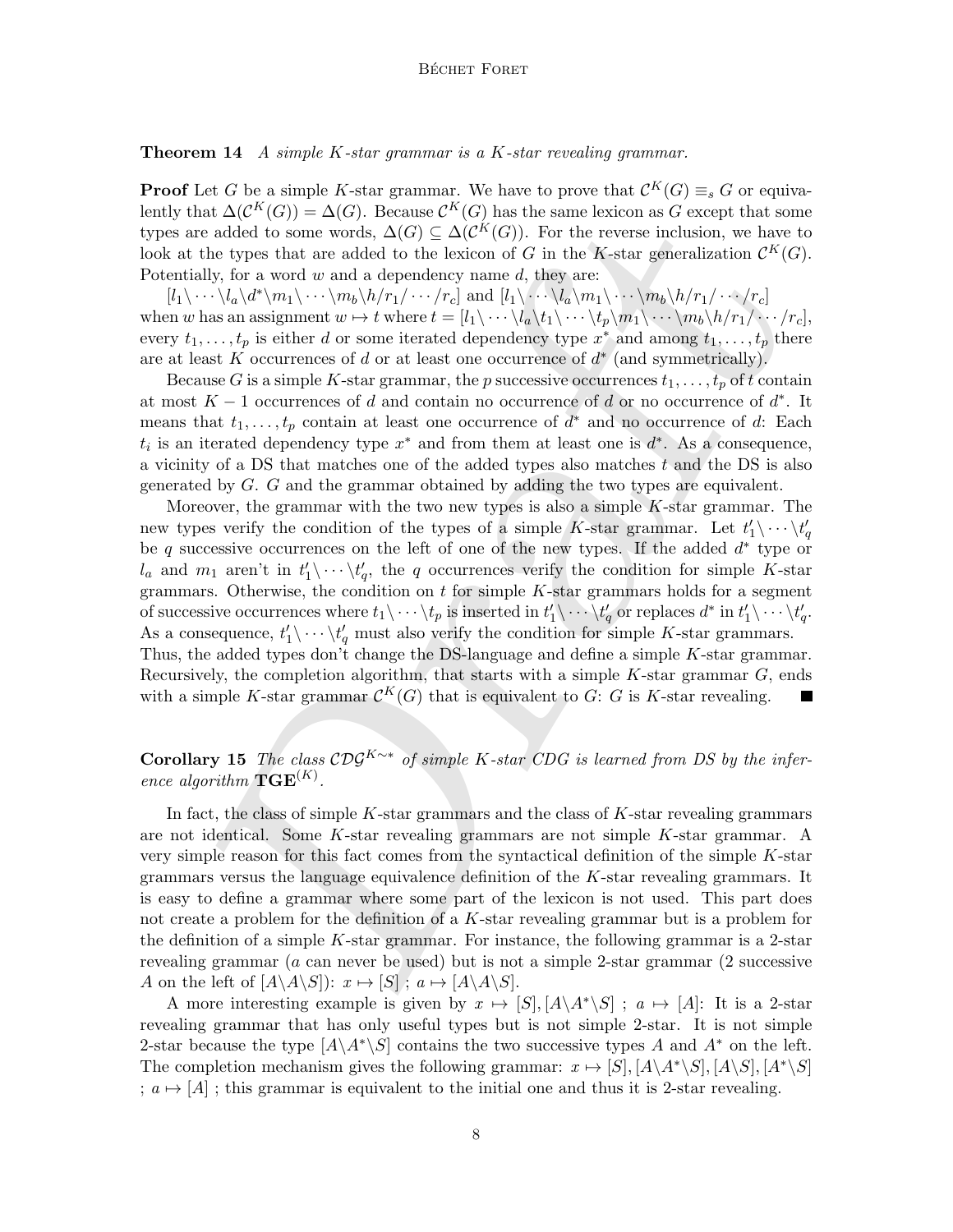Moreover, there exist DS-languages that are generated by  $K$ -star revealing grammars but are not generated by any simple K-star grammar.

**Theorem 16** Let  $G_2$  be the 2-star revealing grammar :  $x \mapsto [A \setminus B^* \setminus A \setminus S], [A^* \setminus S]$   $a \mapsto [A]$   $b \mapsto [B]$ There is no simple 2-star grammar that generates  $\Delta(G_2)$ .

Useless types. For a CDG, some parts of the lexicon may be useless. It can be all the types associated to a word (a word that doesn't appear in the language generated by the grammar), one or several types of a word (the word appears in the language but the derivations cannot use these types). It can also be some iterated type of useful types when it is impossible to define a derivation ending in this type. For instance, for the grammar  $x \mapsto [Z^*\backslash S]$ , there is only one DS,  $[Z^*\backslash S]$  is useful but the left iterated type  $Z^*$  is useless.

**xm** 16 Let  $G_2$  be the 2-star revealing grunnars :<br>  $x \mapsto [A \setminus B^x \setminus A \setminus S], [A^x \setminus S] = a \mapsto [A]$ <br>
re is no simple 2-star revealing grunnar that  $b \mapsto [B]$ <br>
re is no simple 2-star grunnar that generates  $\Delta(G_2)$ .<br>
For a CDG, We suppose below that we have a simple 2-star grammar that generates  $\Delta(G_2)$  and that has no useless part (in the previous example, a simplified grammar would be  $x \mapsto [S]$ ). **Proof** The DS-language  $\Delta(G_2)$  is the set of dependency structures that have one main head x and a set of dependent on the left that can be either one a, none, one or several b and one  $a$  or that can be none, one or several  $a$ . For this grammar, the types associated to a and to b are respectively  $[A]$  and  $[B]$  (a DS contains the local dependency names A and B for dependencies ending in a and b). The types associated to x are of the form  $[t_1\backslash \cdots \backslash t_p\backslash S]$ where each  $t_i$  is A, B,  $A^*$  or  $B^*$ . Because the number of b is not bound in the DS-language, there exists at least one type associated to x that contains at least one  $B^*$ . The type cannot contain  $A^*$  and it must have exactly two local dependency names A that must be the left and the right ends of the left part of the type  $(t_1 = A \text{ and } t_p = A)$ . The part between  $t_1$  and  $t_p$  can only be occurrences of B or  $B^*$ . Because the grammar is simple 2-star and because one of them is  $B^*$ , the other cannot be B. Thus the type is  $[A\Bra{B^*}\Bra{·} \Bra{B^*}\A\Bra{S}$ . But it is not possible because  $A\backslash B^*\backslash \cdots \backslash B^*\backslash A$  contains 2 occurrences A separated by iterated types and this sequence is forbidden in a simple 2-star grammar.

The class of simple K-star grammars defines a smaller set of DS-languages than the class of K-star revealing grammars. This is generally not a problem because from a K-star revealing grammar it is always possible to define a simple  $K$ -star grammar that is a generalization of the former grammar: some local dependency names are transformed into iterated types. For instance,  $G_2$  can be transformed into the following grammar which is a simple 2-star grammar:  $x \mapsto [A^*\Bra{A^*}\S], [A^*\S]$ ;  $a \mapsto [A]$ ;  $b \mapsto [B]$ .

#### 7. Conclusion

In this paper, we have replaced a non-constructive criterion on CDG grammars by a syntactic constructive one that is slightly more restrictive ; we have shown that the new class is learnable from dependency structures. This work has been developped in the computational linguistic domain. It would be interesting to reconsider these notions in a purely theoretical way (languages and automaton) or other application domains. In the lexicalized grammar setting, some possible variants could also be explored.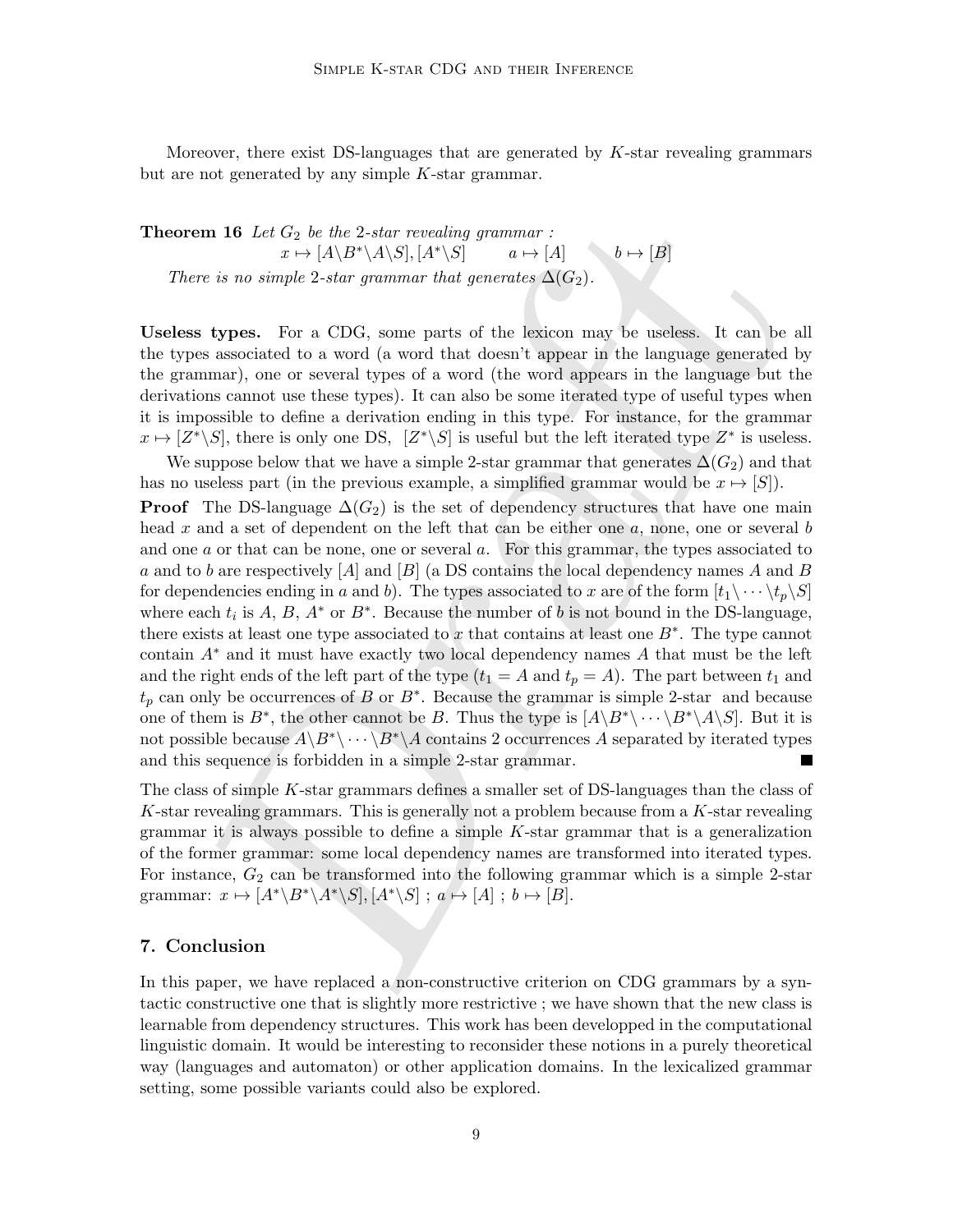# Appendix A. Proof Details

Definition 17 (Monotonic, faithful, expansive and incremental) Let  $\leq$  be a partial order on CDG which denotes a generalization relation on the lexicons of CDG. Let A be an inference algorithm for CDG from DS and  $\sigma$  be a training sequence for a CDG G.

1. A is monotonic on  $\sigma$  (w.r.t.  $\preceq$ ) if  $\mathcal{A}(\sigma[i]) \preceq \mathcal{A}(\sigma[j])$  for all  $i \leq j$ .

- 2. A is faithful on  $\sigma$  if  $\Delta(\mathcal{A}(\sigma[i])) \subseteq \Delta(G)$  for all i.
- 3. A is expansive on  $\sigma$  if  $\sigma[i] \subseteq \Delta(\mathcal{A}(\sigma[i]))$  for all i.

A is said incremental (w.r.t.  $\preceq$ ) when it satisfies properties 1, 2 and 3.<sup>13</sup>

Definition 18 (  $\preceq_{cr}$  (Consecutive repetitions)) 1. for all  $i \geq 0$ ,  $0 \leq j \leq m$ ,  $n \geq 0$ :  $[l_m\setminus \cdots\setminus l_j\setminus \mathbf{c}\cdots\setminus \mathbf{c}\setminus l_{j-1}\setminus \cdots l_1\setminus g/r_1\cdots/r_n] <_{cr} [l_m\setminus \cdots\setminus l_j\setminus \mathbf{c}^*\setminus l_{j-1}\setminus \cdots l_1\setminus g/r_1\cdots/r_n]$ and for all  $i \geq 0, 0 \leq k \leq n, m \geq 0$ :

 $[l_m\backslash \cdots l_1\backslash g/r_1\cdots/r_{k-1}/\mathbf{c}\cdots/\mathbf{c}/r_k/\cdots/r_n]<_{cr} [l_m\backslash \cdots l_1\backslash g/r_1\cdots/r_{k-1}/\mathbf{c}^*/r_k/\cdots/r_n]$ where c is repeated successively i times in  $c \langle \cdots \rangle c \langle$  or in  $c / \cdots \langle c \rangle$  accordingly.

2.  $\tau <_{cr} \tau'$  for sets of types  $\tau, \tau'$ , if either:

(i)  $\tau' = \tau \cup \{t\}$  for a type  $t \notin \tau$  or  $(ii) \tau = \tau_0 \cup \{t'\}$  and  $\tau' = \tau_0 \cup \{t''\}$ for a set of types  $\tau_0$  and some types  $t', t''$  such that  $t' <_{cr} t''$ .

3.  $\lambda <_{cr} \lambda'$  for two type assignments  $\lambda$  and  $\lambda'$ , if  $\lambda(w') <_{cr} \lambda'(w')$  for a word w' and  $\lambda(w) = \lambda'(w)$  for all words  $w \neq w'$ .

4.  $\leq_{cr}$  is the PO (partial order) which is the reflexive-transitive closure of the preorder  $\leq_{cr}$ 

**Lemma 1** Let  $G_1, G_2$  be CDG. If  $G_1 \preceq_{cr} G_2$  Then  $\Delta(G_1) \subseteq \Delta(G_2)$  and  $\mathcal{L}(G_1) \subseteq \mathcal{L}(G_2)$ .

# Definition 19 (Repetition blocks, patterns and superposition)

1. Repetition blocks (R-blocks): for  $d \in \mathbf{C}$ ,

 $LB_d = \{t_1 \backslash \cdots \backslash t_i \mid i > 0, t_1, \ldots, t_i \in \{d, d^*\}\}$  and  $RB_d = \{t_1 / \cdots / t_i \mid i > 0, t_1, \ldots, t_i \in \{d, d^*\}\}\$ Elements of  $LB_d$  and of  $RB_d$  are called d R-blocks or R-blocks of label d.

CD and the method is a space that and the continuous of  $\alpha$  to  $\alpha$  the  $\alpha$  that  $\alpha$  is a method of  $\alpha$  of  $\alpha$ . If  $A(c[i]) \subseteq A(c[j])$  for all  $i \leq j$ .<br>
monotheric on  $\sigma$  (i.e.,  $\leq j$ )  $A(c[i]) \subseteq A(c[j])$  for all  $i \leq j$ .<br>
is th 2. Patterns are defined as types, but in the place of  $C$ , we use  $G$ , where  $G$  is the set of gaps  $\mathbf{G} = \{ \langle d \rangle \mid d \in \mathbf{C} \}, d$  is called the label of gap  $\langle d \rangle$ . Two consecutive gaps cannot have the same label. The head of a type cannot be replaced by gaps. Gaps cannot be iterated.

3. Superposition and indexed occurrences of R-blocks :

(i) Let  $\pi$  be a pattern,  $\pi(\langle d_1 \rangle \langle \beta_1, \ldots, \langle d_m \rangle \langle \beta_m \rangle)$  is the expression resulting from  $\pi$  by the parallel substitution of the R-blocks  $\beta_i$  for the corresponding gaps  $\langle d_i \rangle$ .

(ii) Let E be a type or a vicinity,  $\pi$  is superposable on E if:  $E=\pi(\langle d_1 \rangle \langle \beta_1, \ldots, \langle d_m \rangle \langle \beta_m \rangle)$ for some  $\langle d_1 \rangle, \ldots, \langle d_m \rangle, \beta_1, \ldots, \beta_m$ , such that all  $\beta_i$  are R-blocks of label  $d_i$ .

**Lemma 2** For every vicinity V there is a single pattern  $\pi$  superposable on V and a single decomposition (called R-decomposition):  $V = \pi(\langle d_1 \rangle \leftarrow \beta_1, \ldots, \langle d_m \rangle \leftarrow \beta_m)$ 

Proof This comes from the fact that a vicinity contains no iterated type, a pattern cannot have 2 consecutive gaps for the same dependency and a repetition block is not empty.

<span id="page-9-1"></span><span id="page-9-0"></span><sup>13.</sup> The notions of faithful and expansive are close to those of prudent and of consistent in [Kanazawa](#page-11-9) [\(1998\)](#page-11-9).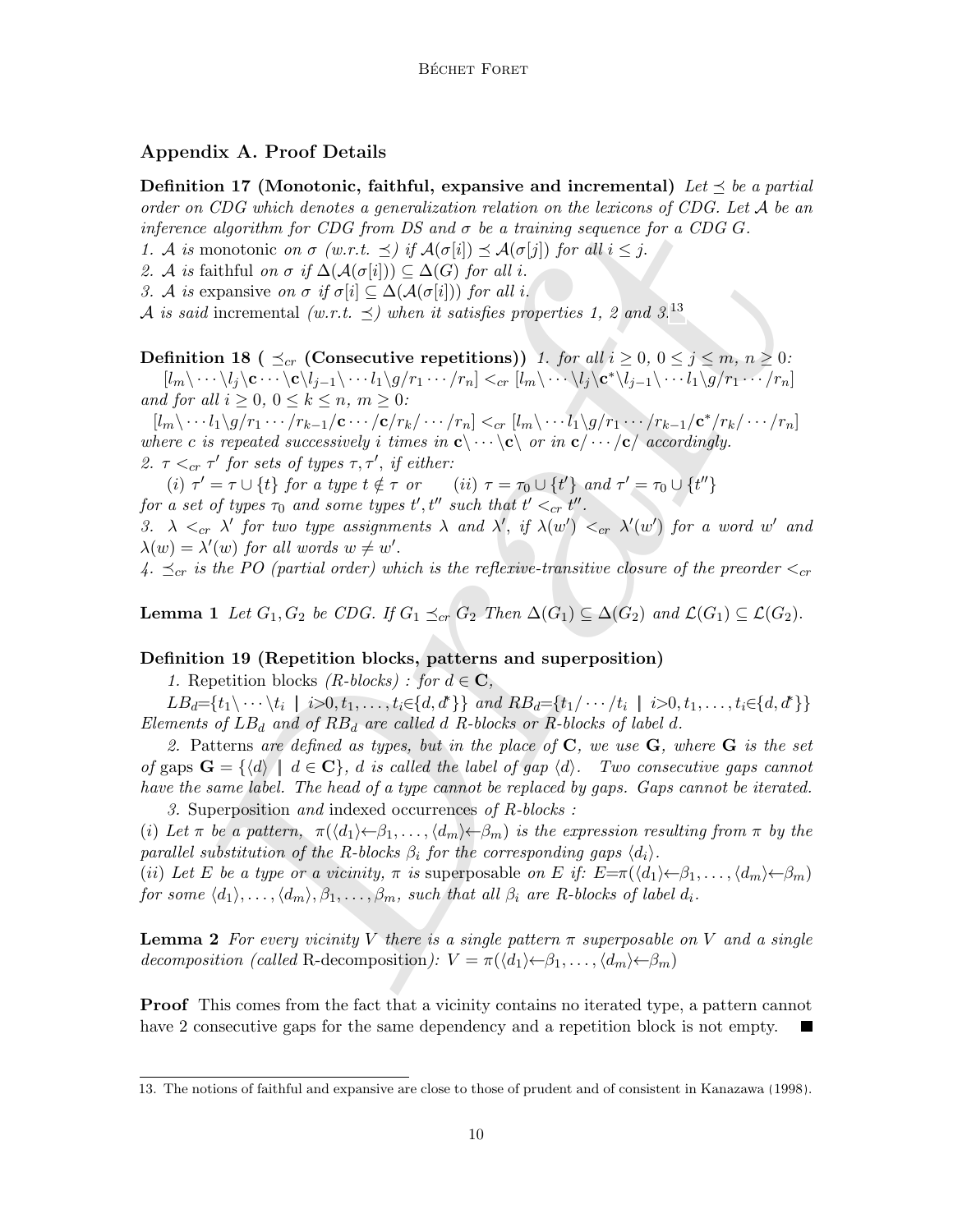**Lemma 3** For  $D \in \Delta(G)$  and a word occurrence w, let  $\pi$  denote the pattern superposable on the vicinity of w in D:  $V(w, D)$ . There exists a type t that is assigned to w in  $\mathcal{C}^K(G)$ and can be used in a proof of D for w such that  $\pi$  is superposable on t.

**Proof** For  $D \in \Delta(G)$  and w a word of D. There exists a type that is associated to w in the lexicon of  $G$  and is used in a proof of  $D$ . Thus, there exists at least one type associated to w in the lexicon of  $\mathcal{C}^K(G)$  that can be used for w in a proof of  $\Delta$ . Let t be the minimum length type associated to w in the lexicon of  $\mathcal{C}^K(G)$  that can be used for w in a proof of  $\Delta$ . The R-decomposition of the vicinity of w in D is  $V(w, D) = \pi(\langle d_1 \rangle \leftarrow \beta_1, \ldots, \langle d_m \rangle \leftarrow \beta_m)$ . The vicinity of w in D must match t. If  $\pi$  is not superposable on t, it means that some part of t does not correspond to  $V(w, D)$ : it must be an iterative type  $x^*$ , with  $x \in \mathbb{C}$  that corresponds to no dependency in the match. Because the types assigned to  $w$  in the lexicon of  $\mathcal{C}^K(G)$  are closed when an iterated type is removed, we could find a smaller type for w in  $\mathcal{C}^K(G)$  that can be used in a proof of D that is not possible. Thus  $\pi$  is superposable on t.

<span id="page-10-0"></span>**Lemma 20** The inference algorithm  $TGE^{(K)}$  is monotonic, faithful and expansive on every training sequence  $\sigma$  of a K-star revealing CDG.

For  $D \in \Delta(G)$  and  $w$  a word of  $D$ . There exists a type that is associated to  $w$ <br>con of  $G$  and  $w$  a a proof of  $D$ . Thus, there exists at least one type associated<br>the leasion of  $G^K(G)$  that can be used for  $w$  in a p **Proof** By definition, the algorithm  $TGE^{(K)}$  is *monotonic* (the lexicon is always extended). It is *expansive* because for  $\sigma[i]$ , we add types to the grammar that are based on the vicinities of the words of  $\sigma[i]$ . Thus,  $\sigma[i] \subseteq \Delta(\mathbf{TGE}^{(K)}(\sigma[i]))$ . To prove that  $\mathbf{TGE}^{(K)}$  is *faithful* for  $\sigma[i]$  of  $\Delta(G)$ , we show  $\mathbf{TGE}^{(K)}(\sigma[i]) \preceq_{cr} C^K(G)$ . In fact, we prove that for any type t in the lexicon of  $\mathbf{TGE}^{(K)}(\sigma[i])$ , there exists a type  $t_G$  in the lexicon of  $\mathcal{C}^K(G)$  such that  $t=t_G$ or  $t = t_1 <_{cr} \cdots <_{cr} t_n = t_G$  with  $n > 0$ , and  $t_1, \ldots, t_n$  types. Let t be a type of the word w in the lexicon of  $\mathbf{TGE}^{(K)}(\sigma[i])$ . The algorithm  $\mathbf{TGE}$  produces t for the analysis of a DS D. D is a positive example thus  $D \in \Delta(G) = \Delta(\mathcal{C}^K(G))$ . By Proposition 3, if  $\pi$  is the pattern superposable on the vicinity  $V(w, D)$ , there exists a minimum length type  $t'$  in the lexicon of  $\mathcal{C}^K(G)$  assigned to w which can be used in a proof of D. The two superpositions of  $\pi$ for t and t' are :  $t = \pi(\langle d_1 \rangle \langle \alpha_1, \ldots, \langle d_m \rangle \langle \alpha_m \rangle)$  and  $t' = \pi(\langle d_1 \rangle \langle \beta_1, \ldots, \langle d_m \rangle \langle \beta_m \rangle)$ . For  $1 \leq i \leq m$ ,  $\alpha_i$  contains either a list of at most  $K-1$   $d_i$  or  $d_i^*$  and  $\beta_i$  can be any R-block of label  $d_i$ .  $t'$  is not more general than or not equal to  $t$  if  $\exists i, 1 \leq i \leq m$ , such that  $\alpha_i = d_i^*$  and  $\beta_i = d_i \cdots d_i$  ( $d_i$  l times and no  $d_i^*$ ). It means that the vicinity has exactly l dependencies labelled by  $d_i$  for the position i of the pattern and we must have  $l \geq K$   $(\alpha_i = d_i^*)$ . The type  $t'' = \pi(\langle d_1 \rangle \leftarrow \beta_1, \ldots, \langle d_i \rangle \leftarrow \alpha_i, \ldots, \langle d_m \rangle \leftarrow \beta_m)$  must be also assigned to w in  $\mathcal{C}^K(G)$ , is more general than  $t'$  (it can be used in a proof of D) but is strictly smaller than  $t'$  which is not possible  $(t'$  has the minimum type length). Thus  $t'$  more general or equal to  $t$ .

<span id="page-10-1"></span>**Lemma 21** The inference algorithm  $TGE^{(K)}$  stabilizes on every training sequence  $\sigma$  of a K-star revealing CDG.

**Proof** Because  $\mathcal{C}^K(G)$  has a finite number of types, the number of corresponding patterns is also finite. Thus the number of patterns that correspond to the DS in  $\Delta(\mathcal{C}^K(G))$  (and of course in  $\sigma$ ) is also finite. Because the R-blocks are generalized using \* by  $\mathbf{TGE}^{(K)}$  when